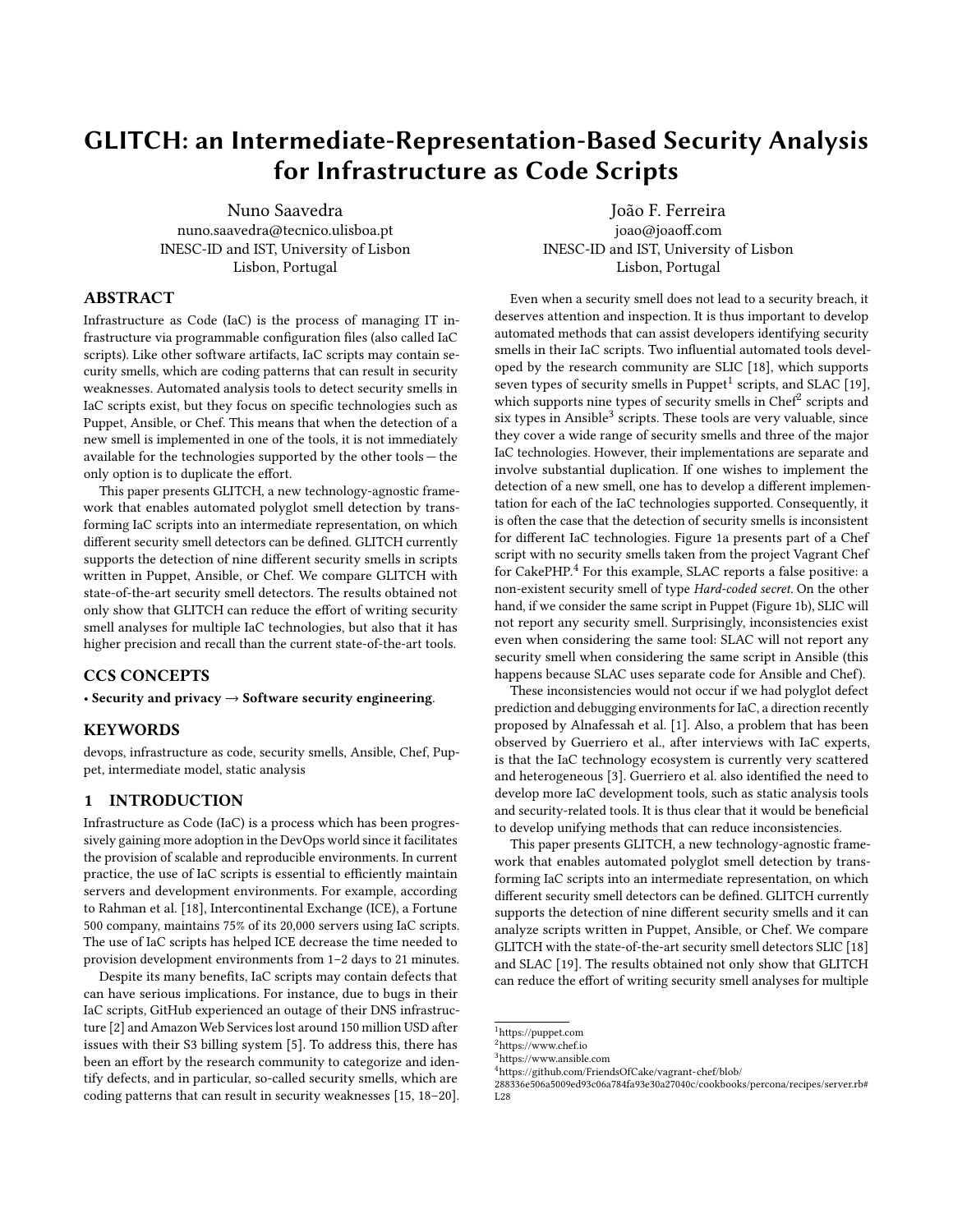<span id="page-1-0"></span>

| server_root_password = node['mysql']['server_root_password']<br>execute 'set-mysql-root' do<br>$command < <-EOH$<br>mysqladmin -u root password #{server_root_password}<br>mysql -uroot -p#{server_root_password} -e ()<br><b>EOH</b><br>only_if "/usr/bin/mysql -u root -e 'show databases;'"<br>end | \$server_root_password = \$facts['mysql']['server_root_password']<br>exec { 'set-mysql-root':<br>command $\Rightarrow$ @("COMMAND"/L)<br>mysqladmin -u root password \${server_root_password}<br>mysql -uroot -p\${server_root_password} -e $( \ldots )$<br>COMMAND.<br>only_if => "/usr/bin/mysql -u root -e 'show databases;'" |
|-------------------------------------------------------------------------------------------------------------------------------------------------------------------------------------------------------------------------------------------------------------------------------------------------------|----------------------------------------------------------------------------------------------------------------------------------------------------------------------------------------------------------------------------------------------------------------------------------------------------------------------------------|
| (a) Part of a Chef script (from Vagrant Chef for CakePHP)                                                                                                                                                                                                                                             | (b) Script on the left written in Puppet                                                                                                                                                                                                                                                                                         |

Figure 1: Inconsistencies in state-of-the-art tools: SLAC reports false positive "Hard-coded secret" for script (a); SLIC does not report any security smell for script (b).

IaC technologies, but also that it has higher precision and recall than the current state-of-the-art tools.

Contributions. Our main contributions are: (1) A new intermediate representation that can be used to model IaC scripts and on which security smell detection rules can be defined. (2) An implementation of a framework called GLITCH that is able to transform IaC scripts written in Ansible, Chef, or Puppet into the new intermediate representation, and that supports the detection of nine security smells. We show that the average precision and recall values of GLITCH are substantially better than the average precision and recall values of state-of-the-art tools. (3) An empirical study that investigates how frequently security smells occur in IaC scripts. We use three large datasets containing 196,756 IaC scripts and 12,281,383 LOC. We show that all categories of security smells are identified across all datasets and we identify some smells that might affect many IaC projects. (4) A replication package containing all the datasets used in this work, including three oracle datasets that were manually annotated. We tried to use replication packages from other authors, but they were lacking data. As a result, to the best of our knowledge, our replication package is the first to be complete and available. It is available as a Docker container at <https://figshare.com/s/d5283b1cdd1bcee38d85>

# 2 BACKGROUND AND RELATED WORK

We focus on IaC tools for configuration management of services. The main reason is that the ecosystem around this category of tools is heterogeneous with several technologies widely adopted. Guerriero et al. [\[3\]](#page-10-7) listed four technologies in this category that are adopted by industry experts: Ansible, Chef, Puppet, and Saltstack. Out of these four, three of them had an adoption rate greater than 29%: Puppet with 29.5%, Chef with 36.3%, and Ansible with 52.2%. To maximize impact of our work, we focus on these three technologies.

# 2.1 Ansible, Chef, and Puppet Scripts

We provide a brief background on Ansible, Chef, and Puppet scripts. Table [1](#page-1-1) summarizes and compares some relevant characteristics of these technologies. There are two types of configuration setups for IaC technologies: push and pull. In a push configuration setup, the sysadmin commands a centralized server, able to connect to every node, to provide the configuration to a set of nodes. In a pull configuration setup, each node periodically contacts the server to retrieve the latest configuration for that particular machine. Technologies may require an additional agent to be installed in every node. The agent is a program that runs as a background service and is capable of doing the necessary operations in the nodes (e.g., updates).

<span id="page-1-1"></span>

| Characteristic           | Ansible                                         | Chef                                    | Puppet                                                   |
|--------------------------|-------------------------------------------------|-----------------------------------------|----------------------------------------------------------|
| Conf. Setup              | Push                                            | Pull                                    | Pull                                                     |
| Add. Agent               | No.                                             | Yes                                     | Yes                                                      |
| Syntax                   | YAML.                                           | Ruby                                    | Puppet DSL                                               |
| Exec. Order              | Procedural                                      | Procedural                              | Declarative                                              |
| <b>Atomic Unit</b>       | Task                                            | Resource                                | Resource                                                 |
| Code<br><b>Structure</b> | Roles<br>- Playbooks<br>- - Plays<br>$--$ Tasks | Cookbooks<br>- Recipes<br>- - Resources | Modules<br>- Manifests<br>- - Classes<br>- - - Resources |

Table 1: Summary of Ansible, Chef and Puppet's characteristics.

Regarding, syntax, IaC technologies use different programming languages. Ansible uses YAML, Chef uses Ruby, and Puppet uses a domain-specific language (DSL). Using a programming language like Ruby allows complex programs to be written. However, it may be more difficult to abstract the concepts being represented. Ansible and Chef use a procedural style, which means that scripts follow, in order, a sequence of instructions specified by practitioners. On the other hand, Puppet uses a declarative style, in which practitioners specify the desired state and it is up to the Puppet tool to decide how the state is achieved. Regarding atomic units and code structure, while Ansible considers the notion of Task as the atomic unit, both Chef and Puppet use the notion of Resource. In Ansible, configurations are managed using Playbooks, which are decomposed into Plays that define Tasks. In the case of Chef, configurations are defined as Cookbooks, which are decomposed into Recipes specifying Resources. Puppet structures the configurations using Modules that contain configuration files called Manifests. Resources are specified in Classes, which are named blocks used to configure larger chunks of functionality.

# 2.2 Security Smells in IaC Scripts

Several catalogs and categories of code smells for IaC scripts have been proposed. Sharma et al. [\[26\]](#page-10-8) created a configuration smells catalog for Puppet scripts with 13 implementation and 11 design configuration smells. Schwarz et al. [\[24\]](#page-10-9) extended the research done by Sharma et al. by applying the detection of IaC smells to Chef scripts. Rahman and Williams [\[20\]](#page-10-4) characterized defective IaC scripts by extracting text features from faulty scripts. Rahman and Williams [\[21\]](#page-10-10) identified 10 source code properties that correlate with defective IaC scripts. Rahman et al. [\[15\]](#page-10-3) proposed a defect taxonomy for IaC scripts that includes eight categories. In another work, Rahman et al. [\[16\]](#page-10-11) identified five development anti-patterns for IaC scripts. Focusing on security smells, Rahman et al. [\[17\]](#page-10-12) concluded, after a systematic mapping study with 32 IaC-related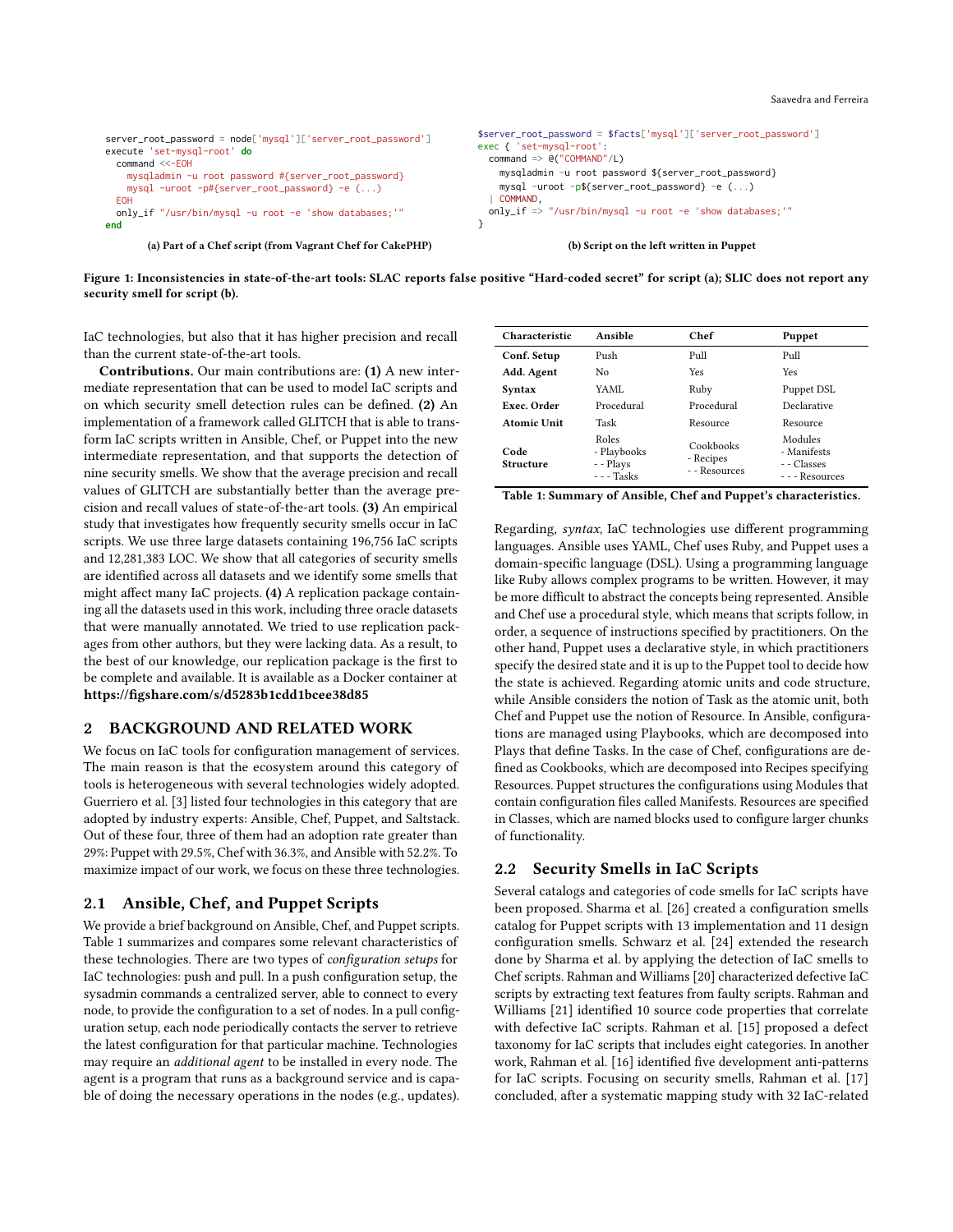publications, that there is a need for more research studies focused on defects and security flaws for IaC. Rahman et al. [\[18\]](#page-10-0) identified seven types of security smells that are indicative of security weaknesses in Puppet scripts. Rahman et al. [\[19\]](#page-10-5) later replicated this study for Ansible and Chef scripts, identifying two additional security smells.

In this work, we consider the following nine security smells (we adapt the descriptions by Rahman et al. [\[19\]](#page-10-5)): Admin by default (CWE-250 [\[11\]](#page-10-13)): This smell is the recurring pattern of specifying default users. The smell can violate the "principle of least privilege" property [\[14\]](#page-10-14). Empty password (CWE-258 [\[11\]](#page-10-13)): The smell is the recurring pattern of using a string of length zero for a password. Hard-coded secret (CWE-259, CWE-798 [\[11\]](#page-10-13)): This smell is the recurring pattern of revealing sensitive information, such as user name and passwords in IaC scripts. Unrestricted IP Address (CWE-284 [\[11\]](#page-10-13)): This smell is the recurring pattern of assigning the address 0.0.0.0 for a database server or a cloud service/instance. Binding to the address 0.0.0.0 may cause security concerns as this address can allow connections from every possible network [\[13\]](#page-10-15). Suspicious comment (CWE-546 [\[11\]](#page-10-13)): This smell is the recurring pattern of putting information in comments about the presence of defects, missing functionality, or weakness of the system (e.g., "TODO" and "FIXME"). Use of HTTP without SSL/TLS (CWE-319 [\[11\]](#page-10-13)): : This smell is the recurring pattern of using HTTP without the Transport Layer Security (TLS) or Secure Sockets Layer (SSL). Such use makes the communication between two entities less secure [\[22\]](#page-10-16). No integrity check (CWE-353 [\[11\]](#page-10-13)): This smell is the recurring pattern of downloading content from the Internet and not checking the downloaded content using checksums or gpg signatures. Use of weak cryptography algorithms (CWE-326, CWE-327 [\[11\]](#page-10-13)): This smell is the recurring pattern of using weak cryptography algorithms, namely, MD5 and SHA-1, for encryption purposes. Missing Default in Case Statement (CWE-478 [\[11\]](#page-10-13)): This smell is the recurring pattern of not handling all input combinations when implementing a case conditional logic.

#### 2.3 Related Work

Several studies have been published on code quality and security coding practices for IaC scripts. For example, Jiang and Adams [\[7\]](#page-10-17) conducted an empirical study on the co-evolution of IaC scripts and other software artifacts. They found that the IaC scripts are coupled tightly with the other files in a project. Hanappi et al. [\[4\]](#page-10-18) introduced a conceptual framework for asserting reliable convergence in configuration management. Van der Bent et al. [\[28\]](#page-10-19) proposed a code quality model for Puppet and validated it with experts.

In terms of analysis tools for IaC scripts, Hanappi et al. [\[4\]](#page-10-18) propose a tool that detects idempotence and convergence related issues in a set of existing Puppet scripts. Schwarz et al. [\[24\]](#page-10-9) picked smells from the catalog proposed by Sharma et al. [\[26\]](#page-10-8) and convert them into detection rules for Foodcritic, a static code analysis tool designed for Chef. Sotiropoulos et al. [\[27\]](#page-10-20) propose a tool for detecting faults regarding ordering violations and notifiers in Puppet scripts. Lepillet et al. [\[10\]](#page-10-21) propose Häyä, a tool that uses dataflow graph analysis to detect intra-update sniping vulnerabilities in CloudFormation templates. More relevant for our work are the tools SLIC

and SLAC, which are focused on security smells. SLIC, developed by Rahman et al. [\[18\]](#page-10-0), detects seven types of security smells in Puppet scripts and SLAC, developed by Rahman et al. [\[19\]](#page-10-5), detects nine types of security smells in Chef scripts and six types in Ansible scripts. Our tool extends the state-of-the-art by providing the first IaC-technology-agnostic framework that can be used to unify tools such as SLIC and SLAC, facilitating the detection of security smells in different IaC technologies. When compared with the security smells supported by SLIC and SLAC, we also identify two additional types of smell in Puppet scripts (Missing default case statement and No integrity check) and two additional types in Ansible scripts (Admin by default and Use of weak cryptographic algorithms).

Finally, some analysis tools for IaC use intermediate representations [\[6,](#page-10-22) [25,](#page-10-23) [27\]](#page-10-20) to describe file-system manipulations done by IaC scripts. Shambaugh et al. [\[25\]](#page-10-23) translated IaC scripts to the intermediate representation by mapping types of resources to their filesystem operations. Sotiropoulos et al. [\[27\]](#page-10-20) used system calls executed by each resource in a IaC script to automatically map the resources to the filesystem operations, which were represented in the intermediate language. To the best of our knowledge, our work is the first that translates scripts of different IaC technologies into an intermediate representation.

#### 3 INTERMEDIATE REPRESENTATION

In order to achieve a technology-agnostic framework, we use an intermediate representation. Our representation is able to capture similar concepts from different IaC technologies, while assuring it is expressive enough to apply analyses that identify security smells. Figure [2](#page-3-0) describes the abstract syntax of our intermediate representation. We follow an object-oriented approach with a hierarchical structure. As the top-level structure, the intermediate representation can model a Project, a Module, or a Unit block. Projects represent a generic folder that may contain several modules and unit blocks. This structure allows us to represent the high-level code structures described in Table [1](#page-1-1) from Ansible, Chef and Puppet. Table [2](#page-3-1) shows the relation between the high-level code structures in each IaC technology and the abstract concepts in our intermediate representation. As the table shows, it is possible to find similar structures in the different technologies. Modules are the top component from each structure and they agglomerate the scripts necessary to execute a specific functionality. Modules are file system folders, usually with a specific organization (e.g. a role in Ansible usually has a tasks and a vars folder where, respectively, the tasks and variables for the role are defined). Unit Blocks correspond to the IaC scripts themselves or to a group of atomic units. For instance, in Puppet, we can agglomerate resources in classes. Finally, Atomic Units are the building block of IaC scripts. Atomic units define the system components we want to change and the actions we want to perform on them. As shown in Figure [2,](#page-3-0) unit blocks can have attribute definitions, variable definitions, and conditions. Atomic units have attribute definitions. When values in attribute and variable definitions use variables, the field has variable is true.

Figure [3](#page-3-2) shows a graph-based visualization of how our intermediate representation models the scripts in Figure [1a](#page-1-0) and Figure [1b.](#page-1-0)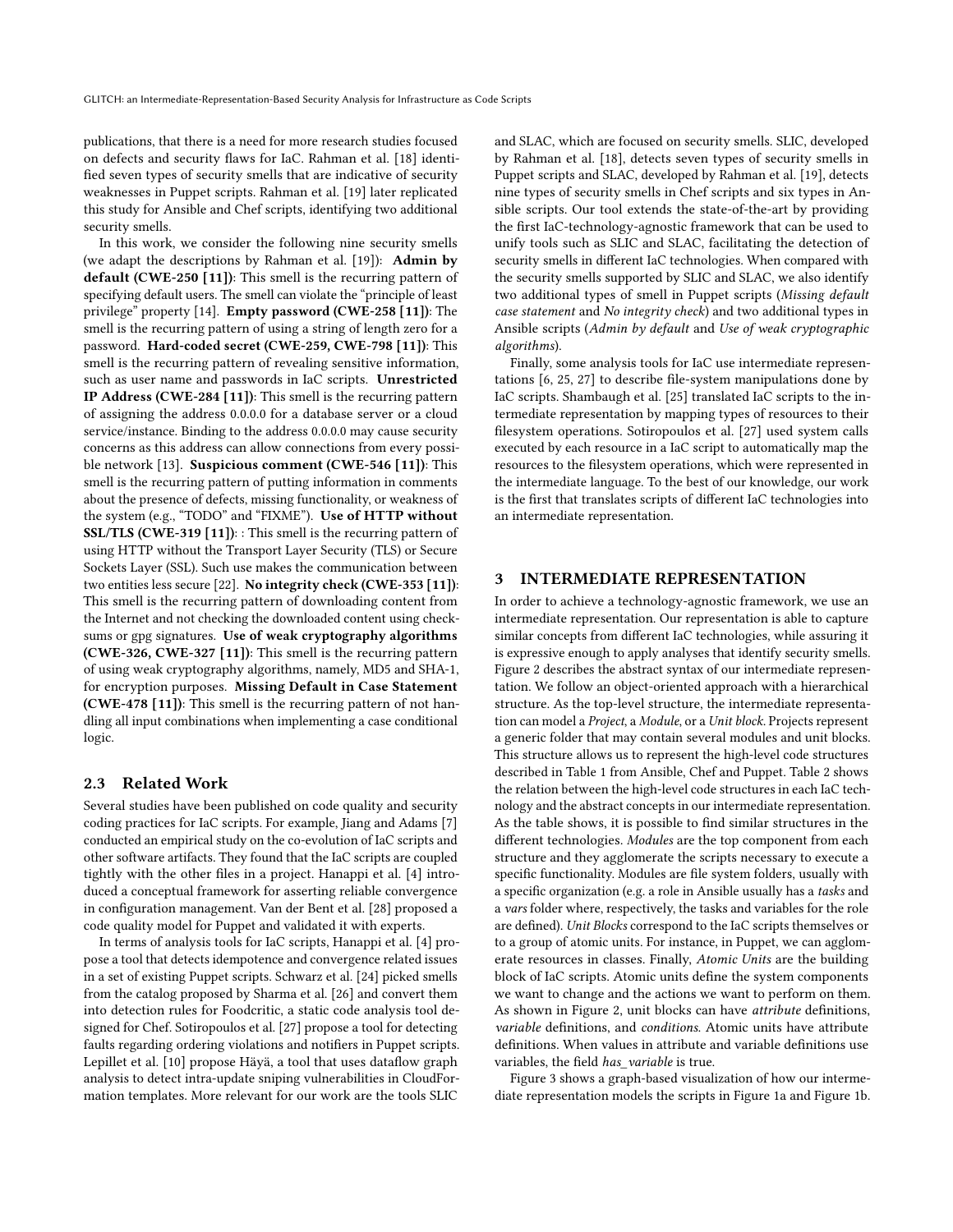```
<S> ::= <project>
           <sub>module</sub></sub>
          | <unitblock>
  <project> ::=
      Project {
           name: <str>,
           modules: <module>*
           blocks: <unitblock>*
      }
  <module> ::=
      Module {
           name: <str>
           blocks: <unitblock>*
       }
  <condition> ::=
      ConditionStatement {
           type: IF | SWITCH
           condition: <str>,
           else_statement: < condition>
           is default: <br/> <br/>bool>
      }
  <comment> ::=
      Comment {
           content: <str>
      }
                                            <unitblock> ::=
                                                 UnitBlock {
                                                     name: <str>
                                                      atomic_units: <atomicunit>*,
                                                      variables: <variable>*,
                                                      attributes: <attributes>*
                                                      comments: <comment>*,
                                                      conditions: <condition>*
                                                      unit blocks: <unitblock>*
                                                 }
                                            <atomicunit> ::=
                                                 AtomicUnit {
                                                      name: <str>,
                                                      type: <id>.
                                                      attributes: <attribute>*
                                                 }
                                             <attribute> ::=
                                                 Attribute {
                                                      name: <id>
                                                      value: <value>,
                                                      has_variable: <br/> <br/>bool>
                                                 }
                                            <variable> ::=
                                                 Variable {
                                                      name: <id>,
                                                      value: <value>
                                                      has_variable: <bool>
                                                 }
- - - - - - - - - - - - - - - - - - - - - - - -
          <value> ::= <str> | <number> | <br/> <br/> <br/> <br/> </alue>* | <id>
           \langle i\phi \rangle ::= ;sequence of alphanumerics which starts with a letter<br>\langle str \rangle ::= "<character>*" <number> ::= ;integer or double
                                           <number> ::= ;integer or double
           <bool> ::= True | False
```
Figure 2: Abstract syntax of our intermediate representation.

<span id="page-3-1"></span>Table 2: Correspondence between the abstract concepts and the concepts in each IaC technology.

<span id="page-3-2"></span>

Figure 3: Graph-based representation of the scripts in Figure [1](#page-1-0) using our intermediate representation. In black and red: the representation of the Chef script from Figure [1a.](#page-1-0) In black and orange: the representation of the Puppet script from Figure [1b.](#page-1-0)

# <span id="page-3-10"></span>4 SECURITY SMELL DETECTION

In Table [3,](#page-4-0) we define the rules used by GLITCH to detect security smells. The formalism used to define rules is similar to the one used by SLIC [\[18\]](#page-10-0) and SLAC [\[19\]](#page-10-5). The functions isAttribute, isVariable, isComment, isAtomicUnit, and isConditionStatement verify the type of instance being analyzed. Each node in our representation is referred by the variable x. We traverse the nodes using a depthfirst search (DFS). We start in the initial node (a Project, a Module or a Unit Block) and then we execute the DFS considering each

collection inside the node as its children. Each node may have more than one security smell, and so every rule is applied, even if a smell was already identified for that node. Previous nodes have no influence in the analyses of other nodes. The function hasDownload goes through a list of attributes and verifies if for at least one of them  $isDownload(x.value)$  is true. The same goes for the function hasChecksum but instead of using isDownload, it uses isChecksum. The function *isDefault* is a recursive function that returns true if a default branch is found in the case statement, and false otherwise. The remaining functions are defined in Table [4.](#page-4-1) These functions verify if any of the string patterns described are present in the values they receive.

The GLITCH framework allows the definition of different configurations to identify security smells. These configurations change the keywords in the (disjunctive) string patterns for each function defined in Table [4.](#page-4-1) In the table, we describe the configuration used by the improved version of GLITCH to which we will refer in Section [5.](#page-3-3) Configurations allow users to tweak the tool to best suit the needs of the IaC developers and to better adapt to each IaC technology. GLITCH is implemented in Python and it currently supports the analysis of Ansible, Chef, and Puppet scripts. Our implementation transforms the original scripts into our intermediate representation and then attempts to detect security smells as described above. To parse the Ansible scripts we used the ruamel.yaml package<sup>[5](#page-3-4)</sup> for Python. The Chef scripts were parsed using Ripper, <sup>[6](#page-3-5)</sup> a script parser for Ruby. We developed a parser for Ripper's output using a package called  $ply$ .<sup>[7](#page-3-6)</sup> Finally, for Puppet scripts, we devel-oped our own parser<sup>[8](#page-3-7)</sup> using the same  $ply$  package. We decided to develop our parser since we did not find any other good options to parse Puppet DSL in Python.

#### <span id="page-3-3"></span>5 EVALUATION

This section describes the evaluation of GLITCH.

# <span id="page-3-12"></span>5.1 Research Questions

We aim to answer the following research questions:

- RQ1. [Abstraction] Can our intermediate representation model IaC scripts and support automated detection of security smells?
- RQ2. [Accuracy and Performance] How does GLITCH compare with existing state-of-art tools for detecting security smells in terms of accuracy and performance?
- RQ3. [Frequency] How frequently do security smells occur in IaC scripts?

# <span id="page-3-11"></span>5.2 Datasets

This section describes how we constructed the datasets used for our evaluation. Since we consider Ansible, Chef, and Puppet scripts, our first step was to attempt to obtain the same datasets as used in the studies involving SLIC and SLAC [\[18,](#page-10-0) [19\]](#page-10-5). We got hold of the publicly available datasets $^9$  $^9$  and Docker image $^{10},$  $^{10},$  $^{10},$  and we observed

<span id="page-3-4"></span><sup>5</sup><https://pypi.org/project/ruamel.yaml/>

<span id="page-3-5"></span><sup>6</sup><https://github.com/ruby/ruby/tree/master/ext/ripper>

<span id="page-3-6"></span><sup>7</sup><https://github.com/dabeaz/ply>

<span id="page-3-7"></span><sup>8</sup><https://anonymous.4open.science/r/010B>

<span id="page-3-8"></span> $9$ <https://doi.org/10.6084/m9.figshare.8085755>

<span id="page-3-9"></span><sup>10</sup>[https://hub.docker.com/repository/docker/akondrahman/slic\\_ansible](https://hub.docker.com/repository/docker/akondrahman/slic_ansible)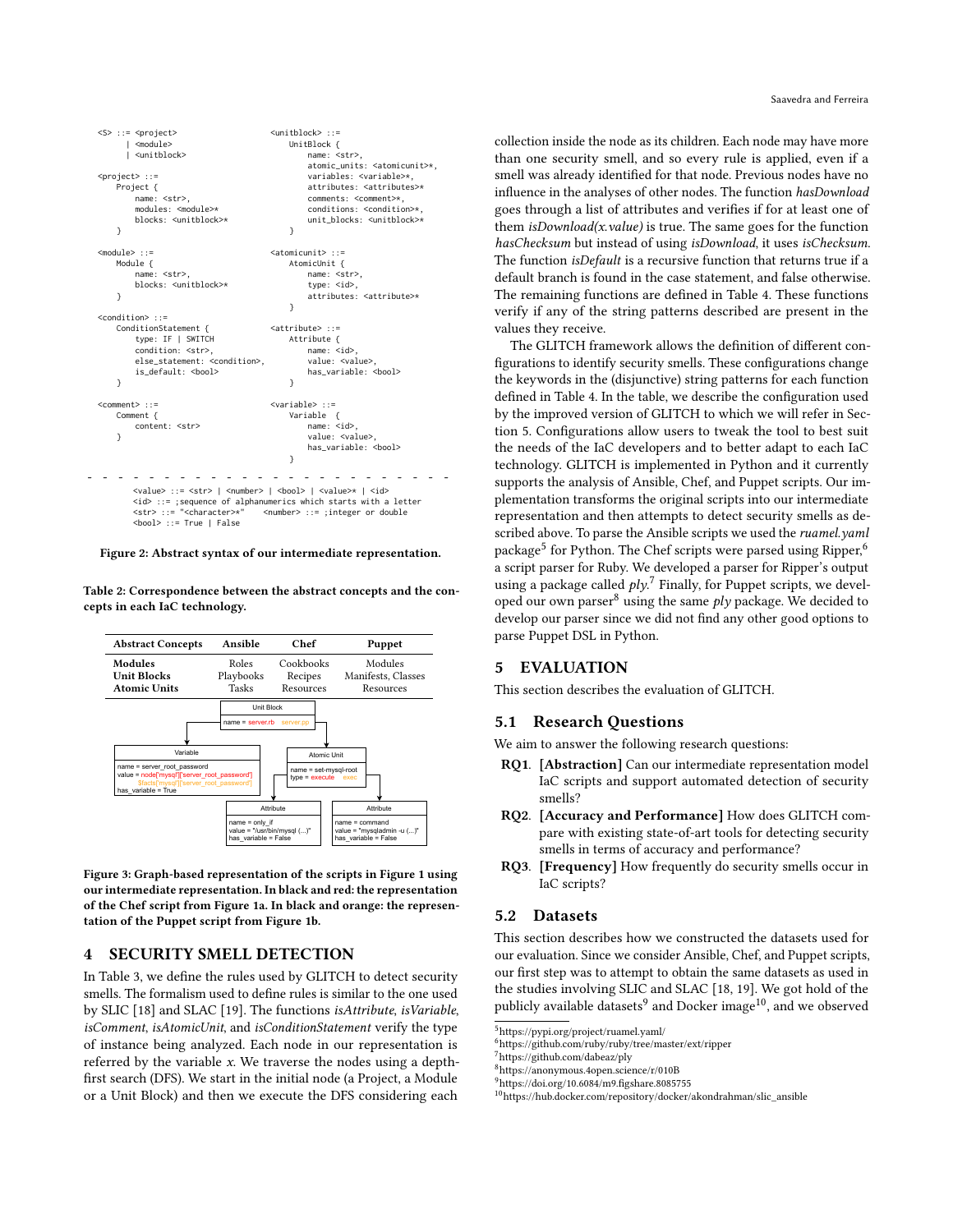<span id="page-4-0"></span>GLITCH: an Intermediate-Representation-Based Security Analysis for Infrastructure as Code Scripts

Table 3: Rules to detect security smells used by GLITCH.

| <b>Smell Name</b>              | Rule                                                                                                                                                                 |
|--------------------------------|----------------------------------------------------------------------------------------------------------------------------------------------------------------------|
| Admin by default               | $(isAttribute(x) \vee isVariable(x)) \wedge (isUser(x.name) \vee is Role(x.name)) \wedge isAdmin(x.value) \wedge \neg x. has variable$                               |
| Empty password                 | $(isAttribute(x) \vee isVariable(x)) \wedge isPassword(x.name) \wedge length(x.value) == 0$                                                                          |
| Hard-coded secret              | $(isAttribute(x) \vee isVariable(x)) \wedge (isPassword(x.name) \vee isSecret(x.name) \vee isUser(x.name)) \wedge \neg x. has variable$                              |
| Invalid IP address binding     | $(isAttribute(x) \vee isVariable(x)) \wedge isInvalidBind(x.value)$                                                                                                  |
| Suspicious comment             | $isComment(x) \wedge hasWronqWords(x.contrib)$                                                                                                                       |
| Use of HTTP without TLS        | $(isAttribute(x) \vee isVariable(x)) \wedge isURL(x.value) \wedge has HTTP(x.value) \wedge \neg has HTTPWhiteList(x.value)$                                          |
| No integrity check             | $(isAtomicUnit(x) \land hasDownload(x. attributes) \land \neg hasChecksum(x. attributes)) \lor ((isAttribute(x) \lor isVariable(x)) \land isCheckSum(x. name) \land$ |
|                                | $(x.value == "no" \vee x.value == "false")$                                                                                                                          |
| Use of weak crypto alg.        | $(isAttribute(x) \vee isVariable(x)) \wedge isWeakCrupt(x.value) \wedge \neg hasWeakCruptWhitelist(x.name) \wedge \neg hasWeakCruptWhitList(x.value)$                |
| Missing default case statement | $isConditionStatement(x) \wedge x.is\_default == False \wedge \neg isDefault(x. else\_statement)$                                                                    |

#### <span id="page-4-1"></span>Table 4: String patterns used in the GLITCH's rules. These are configurable. The configuration shown is the one used by the improved version of GLITCH.

| <b>Function</b>         | <b>String Pattern</b>                                        |
|-------------------------|--------------------------------------------------------------|
| isUser()                | "user", "uname", "username", "login", "userid", "loginid" () |
| isRole()                | (the config is empty for this function)                      |
| isAdmin()               | "admin". "root"                                              |
| isPassword()            | "pass", "pwd", "password", "passwd", "passno", "pass-no" ()  |
| isSecret()              | "auth token", "authetication token", "secret", "ssh key" ()  |
| isInvalidBind()         | "0.0.0.0"                                                    |
| hasWrongWords()         | "bug", "debug", "todo", "hack", "solve", "fixme" ()          |
| hasHTTP()               | "http"                                                       |
| hasHTTPWhiteList()      | "localhost", "127.0.0.1"                                     |
| isDownload()            | "(http https www).*iso\$", "(http https www).*tar.gz\$" ()   |
| isCheckSum()            | "gpg", "checksum"                                            |
| isWeakCrypt()           | "md5", "sha1", "arcfour"                                     |
| hasWeakCryptWhiteList() | "checksum"                                                   |

that only the oracle for Ansible was available. We thus contacted the first author of the studies mentioned above, who very kindly shared with us a Puppet dataset almost identical to the one used in the empirical study using SLIC (there were small differences in the number of Puppet scripts contained in the dataset). He also informed us that the Puppet oracle was not available, since it was stored in an AWS instance that no longer exists; and that none of the Chef datasets are available, since they were in a laptop that is no longer accessible. He also shared a larger Ansible dataset, but it was not as complete as the one described in the evaluation of SLAC [\[19\]](#page-10-5). Given this, we decided to reuse their oracle for Ansible and the Puppet dataset, and to construct new oracles for Chef and Puppet, and new IaC datasets for Ansible and Chef.

5.2.1 IaC datasets. To perform an empirical study of security smells in Ansible, Chef, and Puppet scripts, we require three datasets of IaC scripts, one for each technology. As mentioned above, we reused Rahman et al.'s Puppet dataset [\[18\]](#page-10-0), which is composed of four different sub-datasets. Three datasets are constructed using repositories collected from three organizations: Mozilla, Openstack, and Wikimedia. The fourth dataset is constructed from repositories hosted on GitHub.

For Ansible and Chef, we created two new datasets by selecting OSS repositories from GitHub. As described in previous research [\[12\]](#page-10-24), OSS repositories need to be curated. We apply the same criteria that Rahman et al. [\[18\]](#page-10-0) used to construct their Puppet subdatasets extracted from GitHub (except that we consider all the available repositories created between 2012 and 2022):

Criterion 1: At least 11% of the files belonging to the repository must be IaC scripts. This follows from a Jiang and Adams's study [\[7\]](#page-10-17), where it was observed that in OSS repositories, a median of 11% of the files are IaC scripts. The rationale is to collect repositories that contain sufficient amount of IaC scripts for analysis. Criterion 2: The repository is not a clone. Criterion 3: The repository must have at least two commits per month. This is based on Munaiah et al. [\[12\]](#page-10-24), who used the threshold of at least two commits per month to determine which repositories have enough software development activity. Criterion 4: The repository has at least 10 contributors. Similar to Rahman et al. [\[18\]](#page-10-0), we assume that this criterion may help us to filter out irrelevant repositories.

Table [5](#page-5-0) presents the number of repositories, the number of IaC scripts, and the number of LOC in the three IaC datasets. The Ansible dataset was constructed from 681 repositories and contains 108,510 Ansible scripts (5,180,879 LOC). The Chef dataset was constructed from 439 repositories and contains 70,939 Chef scripts (6,071,035 LOC). The Puppet dataset was constructed from 293 repositories and contains 17,307 Puppet scripts (1,029,469 LOC). When considering the three IaC datasets as a whole, there are 1413 repositories with 196,756 IaC scripts. In total, there are 12,281,383 LOC.

5.2.2 Oracles. To determine the accuracy of GLITCH and to compare it with other tools, we require three oracle datasets, one for each IaC technology considered. In what follows, we describe how we selected the IaC scripts included in each oracle and how we annotated the datasets.

File collection. For the Ansible oracle, we reused Rahman et al.'s oracle [\[19\]](#page-10-5), which contains 81 IaC scripts. We constructed new oracle datasets for Chef and Puppet. To ensure that the size of the three oracles was similar, based on the size of the Ansible oracle dataset, we decided to create oracles with exactly 80 IaC scripts. To select the files, we wrote a Python script that kept selecting a random file from the respective IaC dataset described in the previous subsection while the desired size was not achieved. For each file, we ran GLITCH and either SLAC (if the file was a Chef script) or SLIC (if the file was a Puppet script). We kept track of the number of security smells reported and their respective categories. If, after analyzing a file, the file contained a smell of a category that up to that point had less than 5 reports, then the file was included in the oracle dataset. Table [6](#page-5-0) presents the number of IaC scripts and the number of LOC in the three oracle datasets.

Annotating the oracle datasets. After collecting the scripts that make the oracle datasets, we manually annotated them, identifying security smells. Despite the use of analysis tools in the file selection process described above, we guaranteed that the location of the security smells was not disclosed. In other words, at the annotation stage we only had access to the files, but not the reports. We did this to reduce bias in the annotation process. The Ansible oracle dataset was already annotated, but since the numbers of smell occurrences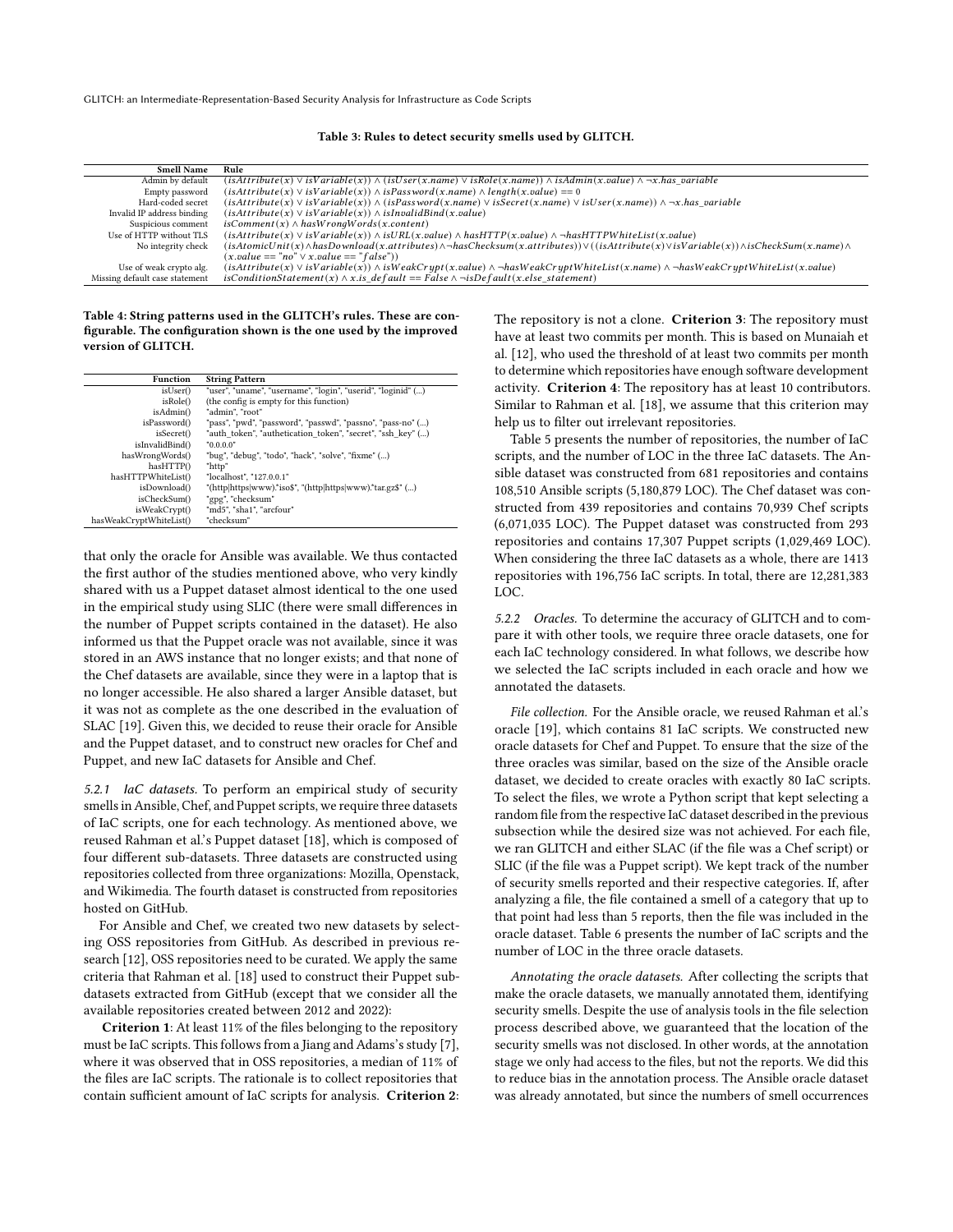# Table 5: Attributes of IaC Datasets.

<span id="page-5-0"></span>

|                         |           |           | <b>Puppet</b> |        |         |         |  |  |  |
|-------------------------|-----------|-----------|---------------|--------|---------|---------|--|--|--|
| Attribute               | Ansible   | Chef      | GH            | MOZ    | OST     | WIK     |  |  |  |
| Repository count        | 681       | 439       | 219           |        | 61      | 11      |  |  |  |
| Total IaC scripts       | 108.510   | 70.939    | 10,009        | 1613   | 2.840   | 2.845   |  |  |  |
| Total LOC (IaC scripts) | 5.180.879 | 6.071.035 | 610.122       | 66.367 | 217,843 | 135.137 |  |  |  |

Table 6: Attributes of Oracle Datasets.

| Attribute               | Ansible Chef |       | Puppet |
|-------------------------|--------------|-------|--------|
| Total IaC scripts       | 81           | 80    | 80     |
| Total LOC (IaC scripts) | 4.185        | 4.630 | 4.367  |

did not match the numbers reported in Rahman et al.'s study [\[19\]](#page-10-5), we decided to reannotate the dataset. To annotate the oracle datasets, we used closed coding [\[23\]](#page-10-25), where three raters identified security smells and their agreement was checked. In total, there were seven raters involved. One of the raters was the first author. For each of the three IaC technologies, we recruited two postgraduate students who had experience with IaC and/or cybersecurity. They were given access to: the 80 files in the oracle datasets, a general description of the IaC technology, and a description of the nine security smells considered. For each report, raters identified the name of the file, the category of the security smell, and the line where it occurs; they collated this information in a CSV file.

We then manually inspected the three CSV files produced for each oracle dataset, and we decided to keep only the classifications where at least two raters agreed. After this process, we obtained: an oracle of 44 Ansible security smells categorized as shown in Table [7](#page-7-0) and with 69 files with no smell; an oracle of 105 Chef security smells categorized as shown in Table [8](#page-7-1) and with 43 files with no smell; and an oracle of 65 Puppet security smells categorized as shown in Table [9](#page-7-2) and with 52 files with no smell.

# <span id="page-5-1"></span>5.3 Accuracy of GLITCH

To determine the accuracy of GLITCH, we ran it for the oracle datasets. We also ran SLIC for the Puppet oracle dataset and SLAC for the other two oracle datasets. We measured precision and recall of each tool. Since it is easy to configure GLITCH (see Section [4\)](#page-3-10), we used two versions of GLITCH for each oracle dataset: one version was configured to behave similarly to SLIC (or SLAC), and the other was an improved version as described in Section [4.](#page-3-10)

Tables [7,](#page-7-0) [8,](#page-7-1) and [9](#page-7-2) report the accuracy results for Ansible, Chef, and Puppet, respectively. We use N/I to denote that the detection of a certain smell is not implemented (e.g., SLAC does not detect the smell Admin by default for Ansible scripts); N/A to denote that a certain smell cannot occur (e.g., Ansible does not have switch statements, so the smell Missing default case statement does not apply); and N/D to denote that the tool does not report any security smell or to denote that there are no occurrences of a given smell (see, for example, the recall value of GLITCH (improved) for the Use of weak crypto algorithm in Table [7\)](#page-7-0). To facilitate comparison between tools and IaC technologies, we decided to keep all the rows in these tables, even when there are no smell occurrences or when its detection is not implemented.

5.3.1 Accuracy results for the Ansible oracle dataset. As shown in Table [7,](#page-7-0) GLITCH configured to behave similarly to SLAC has the same precision and recall as SLAC (same average). There is a discrepancy in the precision for the smell Hard-coded secret (32% vs 33%) that also creates a small discrepancy in the recall values for No

Smell. This happens because one of the Ansible scripts is a metadata file with no security smells identified in the oracle. While GLITCH does not parse it (thus not reporting any smell for it), SLAC reports a false positive of type Hard-coded secret.

Regarding the improved version of GLITCH, the average precision improves from 67% to 77% and recall improves from 79% to 87%. There are also improvements regarding files with no smells. We can also see that it supports the smell Admin by default, with perfect precision and recall. GLITCH keeps the values of precision and recall when they were already 100%. It also improves the precision for Hard-coded secret by 9% (from 33% to 42%); for Suspicious comment by 8% (from 67% to 75%); and for Use of HTTP without TLS by 24% (from 71% to 95%). Recall for Suspicious comments improved from 67% to 100%. The only case where improvements do not occur is for the smell No integrity check, where the single occurrence is not detected (note that SLAC did not detect it either). This happens because the occurrence of this smell is regarding a URL referring to an YAML file, which GLITCH does not consider (i.e., the string pattern isDownload() shown in Table [4](#page-4-1) does not contain URLs that end with .yml). Finally, the worst precision value is for the smell Hard-coded secret (42%). This happens mainly because the string patterns isSecret(), isPassword(), and isUser() are the ones with more possibilities, thus increasing the probability of having false positives. Some of the possibilities are keywords such as "user", which result in a higher number of false positives.

5.3.2 Accuracy results for the Chef oracle dataset. Table [8](#page-7-1) shows that when GLITCH is configured to behave similarly to SLAC, it actually obtains better results than SLAC: the average precision improves 27% (from 49% to 76%) and the average recall improves 13% (from 61% to 74%). There are also improvements regarding files with no smells. Contributing to these improvements is the substantial increase in precision for the smells Empty password and No integrity check. Regarding the first smell, this is because SLAC wrongly treats variables as empty values; regarding the second, GLITCH searches for links in the values of variables and attributes, while SLAC is searching for links on a line-by-line basis. It is worth noting that there are no false positives with respect to the smell Admin by default.

When compared to GLITCH configured to behave similarly to SLAC, the improved version improves the average precision by only 1% (from 76% to 77%) and the average recall by 10% (74% to 84%). When compared to SLAC, the results for all smells improve, except for Suspicious comment. This decrease in precision is because GLITCH uses a larger set of keywords (this is similar to what caused the low precision for the smell Hard-coded secret when analyzing the Ansible oracle dataset). This is also why the worst precision value is for the smell Hard-coded secret. The worst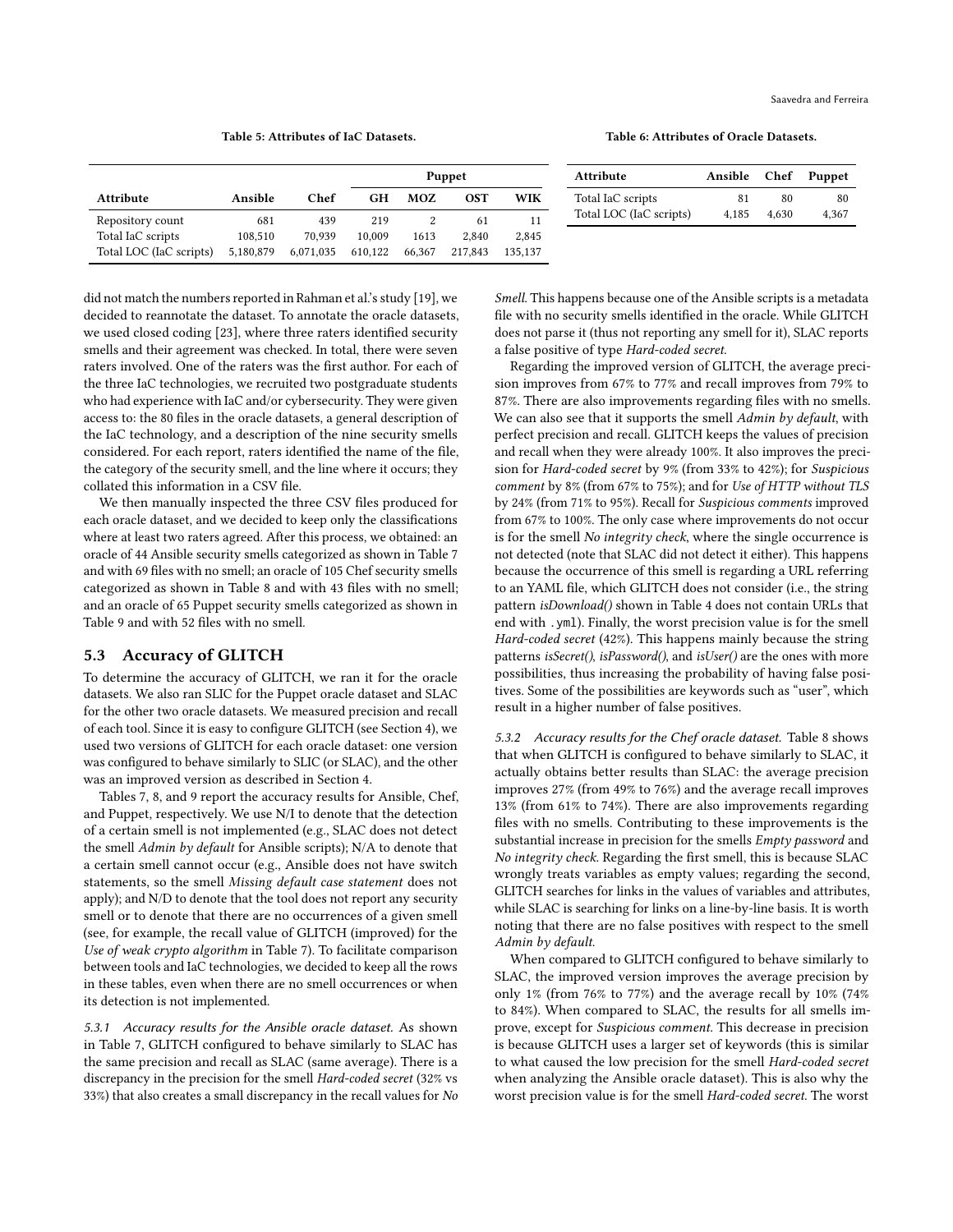recall value is for the smell Admin by default (41%). This happens because there are some scripts in the dataset that configure the execution of MySQL commands. The commands executed as root, such as the following, were considered by the raters as a security smell: cmd = "mysql -uroot ...". However, for this smell, GLITCH only considers the value of attributes or variables that define users (e.g. user: root).

5.3.3 Accuracy results for the Puppet oracle dataset. Similar to what was described above, Table [9](#page-7-2) shows that when GLITCH is configured to behave similarly to SLIC, it also obtains better results than SLIC: the average precision improves 8% (from 60% to 68%) and the average recall improves 10% (from 72% to 82%). Contributing to this is the fact that GLITCH detects smells of type Missing default case statement with a high precision. Also, the precision for the smell Empty password is noticeable higher (GLITCH reports no false positives). This is because GLITCH seems to deal better with variables. There are also improvements regarding files with no smells.

When compared to GLITCH configured to behave similarly to SLIC, the improved version maintains the average precision and improves the average recall by 3% (82% to 85%). The precision for No Smell decreased 1% and recall decreased by 6%. We can see that for the smell Admin by default many more true positives are identified, but there are some false positives. There were no reports for the smell No integrity check. Precision and recall improved or remained the same for all the smells, except for Suspicious comments. Similar to what happened with the Chef oracle dataset, the precision values for the smells Hard-coded secret and Suspicious comments are low due to the use of more keywords.

#### 5.4 Security Smells Frequency

Using GLITCH, we performed an empirical study to quantify the prevalence of security smells in Ansible, Chef, and Puppet. Similar studies were performed by Rahman et al. [\[18\]](#page-10-0) (for Puppet scripts using SLIC) and Rahman et al. [\[19\]](#page-10-5) (for Ansible and Chef scripts using SLAC). Here, the goal is to use GLITCH and investigate whether there are any noticeable differences. The IaC datasets used are described in Section [5.2](#page-3-11) and their attributes shown in Table [5.](#page-5-0) This means that, when considering the three IaC datasets as a whole, this empirical study considers 1413 repositories with 196,756 IaC scripts. In total, we analyze 12,281,383 LOC.

Similar to previous studies, the first step was to determine the occurrences of security smells for each IaC script. We then calculated the two following metrics:

• Smell density: frequency of a given security smell for every 1,000 LOC [\[9,](#page-10-26) [19\]](#page-10-5). For a given smell  $x$ ,

SmellDensity(x) =  $\frac{\text{Total occurrences of } x}{\text{Total} + \text{Total} + \text{Total}}$ Total line count for all scripts/1000

• Proportion of scripts (Script%): percentage of scripts that contain at least one occurrence of smell  $x$ .

5.4.1 Occurrences. Looking at Table [10,](#page-8-0) we observe that all categories of security smells are identified across all datasets. Overall, GLITCH detects 61,415 security smells for Ansible, 16,100 for Chef, and 17,699 for Puppet. Even though GLITCH supports more types of security smells for Ansible than SLIC (eight vs six), the total

number of smells identified is smaller. GLITCH also identifies fewer security smells in the Chef dataset than SLIC. On the other hand, GLITCH identifies more security smells in the Puppet dataset than SLIC (17,699 vs 12,884). When using GLITCH, for Ansible and Puppet, the three most dominant security smells are Hard-coded secret, Admin by default, and Suspicious comment. For Chef, the three most dominant security smells are Hard-coded secret, Suspicious comment, and Use of HTTP without TLS.

5.4.2 Smell density. Table [11](#page-8-1) shows the smell density for the three datasets. Overall, GLITCH detects 11.86 security smells per 1,000 LOC in Ansible scripts, 2.66 in Chef scripts, and an average of 16.84 in Puppet scripts. For all datasets, the dominant security smell is Hard-coded secret, followed by Suspicious comment. Given that the precision values for these smells tend to be the lowest (see Section [5.3\)](#page-5-1), this suggests that many of these are false positives. However, there is an exception: for Ansible, the second most dominant smell is Admin by default (1.89). The third most dominant security smell differs across the three datasets: for Ansible, it is Suspicious comment (1.64); for Chef, it is Use of HTTP without TLS (0.34); and for Puppet, it is Admin by default when considering the GitHub dataset (1.97), Missing default case statement when considering the Mozilla dataset (3.07), and Admin by default when considering the Openstack and Wikimedia datasets (0.78 and 0.99, respectively).

5.4.3 Proportion of Scripts (Script%). Table [12](#page-8-2) shows, for the three datasets, the proportion of scripts with at least one occurrence of a smell. For Ansible, GLITCH detects at least one of the eight identified security smells in 16.6% of the total scripts. For SLIC, the percentage is 23.8%, but note that SLIC only supports six security smells. This is not very different from the values obtained by Rahman et al. [\[19\]](#page-10-5), where the percentages obtained with SLIC were 25.3% and 29.6% for their GitHub and Openstack datasets, respectively. For Chef, GLITCH detects at least one of the nine identified security smells in 8.8% of the total scripts. For SLIC, the percentage is slightly higher at 11.4%. Here, we note a more noticeable discrepancy with Rahman et al.'s study [\[19\]](#page-10-5): the percentages obtained with SLIC were 20.5% and 30.4% for their GitHub and Openstack datasets, respectively. For Puppet, in the GitHub, Mozilla, Open-Stack, and Wikimedia datasets, GLITCH detects at least one of the nine identified security smells in, respectively, 29.5%, 26.8%, 39.5%, and 31.4% of the total scripts. These percentages are slightly higher than those obtained for SLIC.

For all datasets, the dominant security smell is Hard-coded secret, followed by Suspicious comment. Given that the precision values for these smells tend to be the lowest (see Section [5.3\)](#page-5-1), this suggests that many of these are false positives. However, there is an exception: for Ansible, the second most dominant smell is Admin by default (5.5%); since the accuracy of GLITCH for this smell is high, this suggests that there is a substantial number of Ansible scripts that are affected by this problem. The third most dominant security smell differs across the three datasets: for Ansible, it is Suspicious comment (4.5%); for Chef, it is Missing default case statement (1.9%); and for Puppet, it is Use of HTTP without TLS when considering the GitHub dataset (3.7%), Missing default case statement when considering the Mozilla dataset (9.5%), Admin by default when considering the Openstack and Wikimedia datasets (5.1% and 3.9%, respectively). We note that the high accuracy of GLITCH for the smell Missing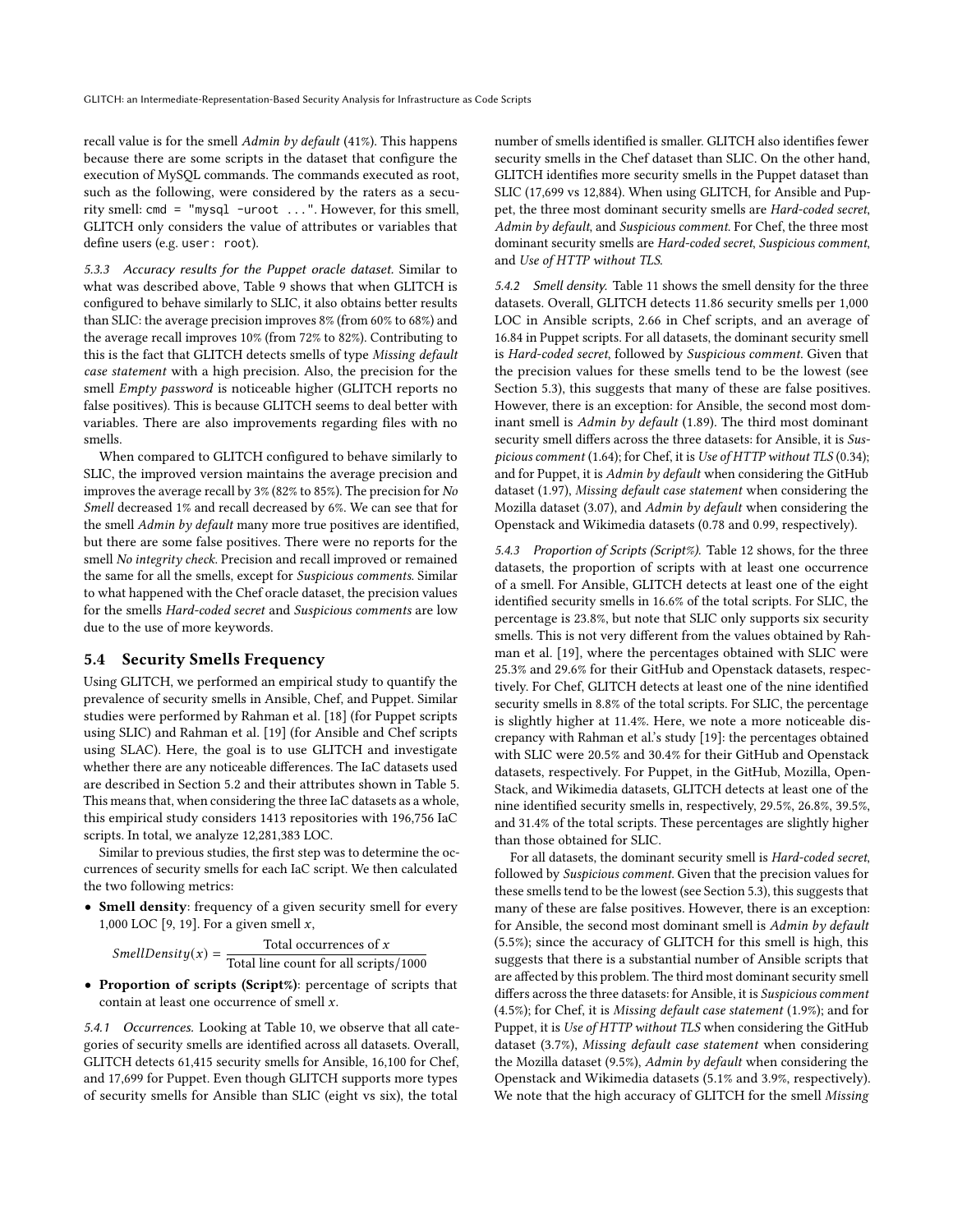<span id="page-7-0"></span>Table 7: GLITCH vs SLAC: Accuracy for the Ansible Oracle Datasets (N/I - Not implemented, N/A - Not applicable, N/D - No data)

|                                | Original Oracle |             |        |               |        |                   |        |  |  |  |  |
|--------------------------------|-----------------|-------------|--------|---------------|--------|-------------------|--------|--|--|--|--|
|                                |                 | <b>SLAC</b> |        | <b>GLITCH</b> |        | GLITCH (improved) |        |  |  |  |  |
| <b>Smell Name</b>              | Occurr.         | Precision   | Recall | Precision     | Recall | Precision         | Recall |  |  |  |  |
| Admin by default               | 7               | N/I         | N/I    | N/I           | N/I    | 1.00              | 1.00   |  |  |  |  |
| Empty password                 |                 | 1.00        | 1.00   | 1.00          | 1.00   | 1.00              | 1.00   |  |  |  |  |
| Hard-coded secret              | 8               | 0.32        | 1.00   | 0.33          | 1.00   | 0.42              | 1.00   |  |  |  |  |
| Invalid IP address binding     | 1               | 1.00        | 1.00   | 1.00          | 1.00   | 1.00              | 1.00   |  |  |  |  |
| Suspicious comment             | 6               | 0.67        | 0.67   | 0.67          | 0.67   | 0.75              | 1.00   |  |  |  |  |
| Use of HTTP without TLS        | 20              | 0.71        | 1.00   | 0.71          | 1.00   | 0.95              | 1.00   |  |  |  |  |
| No integrity check             | 1               | 0.00        | 0.00   | 0.00          | 0.00   | 0.00              | 0.00   |  |  |  |  |
| Use of weak crypto alg.        | $\mathbf{0}$    | N/I         | N/I    | N/I           | N/I    | N/D               | N/D    |  |  |  |  |
| Missing default case statement | $\mathbf{0}$    | N/A         | N/A    | N/A           | N/A    | N/A               | N/A    |  |  |  |  |
| No smell                       | 69              | 0.98        | 0.87   | 0.98          | 0.88   | 1.00              | 0.93   |  |  |  |  |
| Average                        |                 | 0.67        | 0.79   | 0.67          | 0.79   | 0.77              | 0.87   |  |  |  |  |

<span id="page-7-1"></span>Table 8: GLITCH vs SLAC: Accuracy for the Chef Oracle Datasets (N/I - Not implemented, N/A - Not applicable, N/D - No data)

|                                | Original Oracle |             |        |               |        |                   |        |  |  |  |  |
|--------------------------------|-----------------|-------------|--------|---------------|--------|-------------------|--------|--|--|--|--|
|                                |                 | <b>SLAC</b> |        | <b>GLITCH</b> |        | GLITCH (improved) |        |  |  |  |  |
| <b>Smell Name</b>              | Occurr.         | Precision   | Recall | Precision     | Recall | Precision         | Recall |  |  |  |  |
| Admin by default               | 37              | 0.00        | 0.00   | N/D           | 0.00   | 0.94              | 0.41   |  |  |  |  |
| Empty password                 | 4               | 0.00        | 0.00   | 1.00          | 0.75   | 1.00              | 0.75   |  |  |  |  |
| Hard-coded secret              | 13              | 0.15        | 0.61   | 0.20          | 0.69   | 0.20              | 0.69   |  |  |  |  |
| Invalid IP address binding     | 7               | 1.00        | 1.00   | 1.00          | 1.00   | 1.00              | 1.00   |  |  |  |  |
| Suspicious comment             | 4               | 0.80        | 1.00   | 0.80          | 1.00   | 0.40              | 1.00   |  |  |  |  |
| Use of HTTP without TLS        | 13              | 0.71        | 0.92   | 0.71          | 0.92   | 0.71              | 0.92   |  |  |  |  |
| No integrity check             | 6               | 0.20        | 0.33   | 1.00          | 0.17   | 1.00              | 0.83   |  |  |  |  |
| Use of weak crypto alg.        | 1               | 0.14        | 1.00   | 0.25          | 1.00   | 0.50              | 1.00   |  |  |  |  |
| Missing default case statement | 20              | 1.00        | 0.45   | 1.00          | 0.95   | 1.00              | 0.95   |  |  |  |  |
| No smell                       | 43              | 0.85        | 0.79   | 0.90          | 0.88   | 0.93              | 0.88   |  |  |  |  |
| Average                        |                 | 0.49        | 0.61   | 0.76          | 0.74   | 0.77              | 0.84   |  |  |  |  |

<span id="page-7-2"></span>Table 9: GLITCH vs SLIC: Accuracy for the Puppet Oracle Datasets (N/I - Not implemented, N/A - Not applicable, N/D - No data)

|                                | Original Oracle |             |        |               |        |                   |        |  |  |  |  |
|--------------------------------|-----------------|-------------|--------|---------------|--------|-------------------|--------|--|--|--|--|
|                                |                 | <b>SLIC</b> |        | <b>GLITCH</b> |        | GLITCH (improved) |        |  |  |  |  |
| <b>Smell Name</b>              | Occurr.         | Precision   | Recall | Precision     | Recall | Precision         | Recall |  |  |  |  |
| Admin by default               | 14              | N/D         | 0.00   | N/D           | 0.00   | 0.81              | 0.93   |  |  |  |  |
| Empty password                 | 5               | 0.60        | 0.60   | 1.00          | 1.00   | 1.00              | 1.00   |  |  |  |  |
| Hard-coded secret              | 11              | 0.10        | 0.73   | 0.14          | 0.82   | 0.14              | 0.82   |  |  |  |  |
| Invalid IP address binding     | 6               | 1.00        | 1.00   | 1.00          | 1.00   | 1.00              | 1.00   |  |  |  |  |
| Suspicious comment             | 9               | 0.75        | 1.00   | 0.60          | 1.00   | 0.39              | 1.00   |  |  |  |  |
| Use of HTTP without TLS        | 5               | 0.38        | 1.00   | 0.42          | 1.00   | 0.45              | 1.00   |  |  |  |  |
| No integrity check             |                 | N/I         | N/I    | N/I           | N/I    | N/D               | 0.00   |  |  |  |  |
| Use of weak crypto alg.        | 4               | 0.43        | 0.75   | 0.50          | 0.75   | 0.57              | 1.00   |  |  |  |  |
| Missing default case statement | 10              | N/I         | N/I    | 0.83          | 1.00   | 0.83              | 1.00   |  |  |  |  |
| No smell                       | 52              | 0.95        | 0.71   | 0.98          | 0.77   | 0.97              | 0.71   |  |  |  |  |
| Average                        |                 | 0.60        | 0.72   | 0.68          | 0.82   | 0.68              | 0.85   |  |  |  |  |

default case statement, suggests that a substantial number of scripts in the Mozilla dataset are affected by this problem.

5.4.4 Execution times. The execution times of GLITCH, SLIC, and SLAC for the three datasets are shown in Table [13](#page-8-3) (in seconds). These times were obtained in an desktop machine running Ubuntu 21.10, with an Intel Core i5-9400F CPU @ 2.90GHz, 32GB RAM, and with an 256GB SSD (3500MB/s reading speed 3000MB/s writing speed). GLITCH is much quicker than SLIC and SLAC when running on Chef or Puppet scripts (speedups vary from 11.44× to 36.17×). However, when compared to SLAC, GLITCH took almost double the time to run on the Ansible dataset. This happens because we parse Ansible scripts using ruamel.yaml, a Python package slower than the popular yaml package, but with the advantage of saving comments in the AST.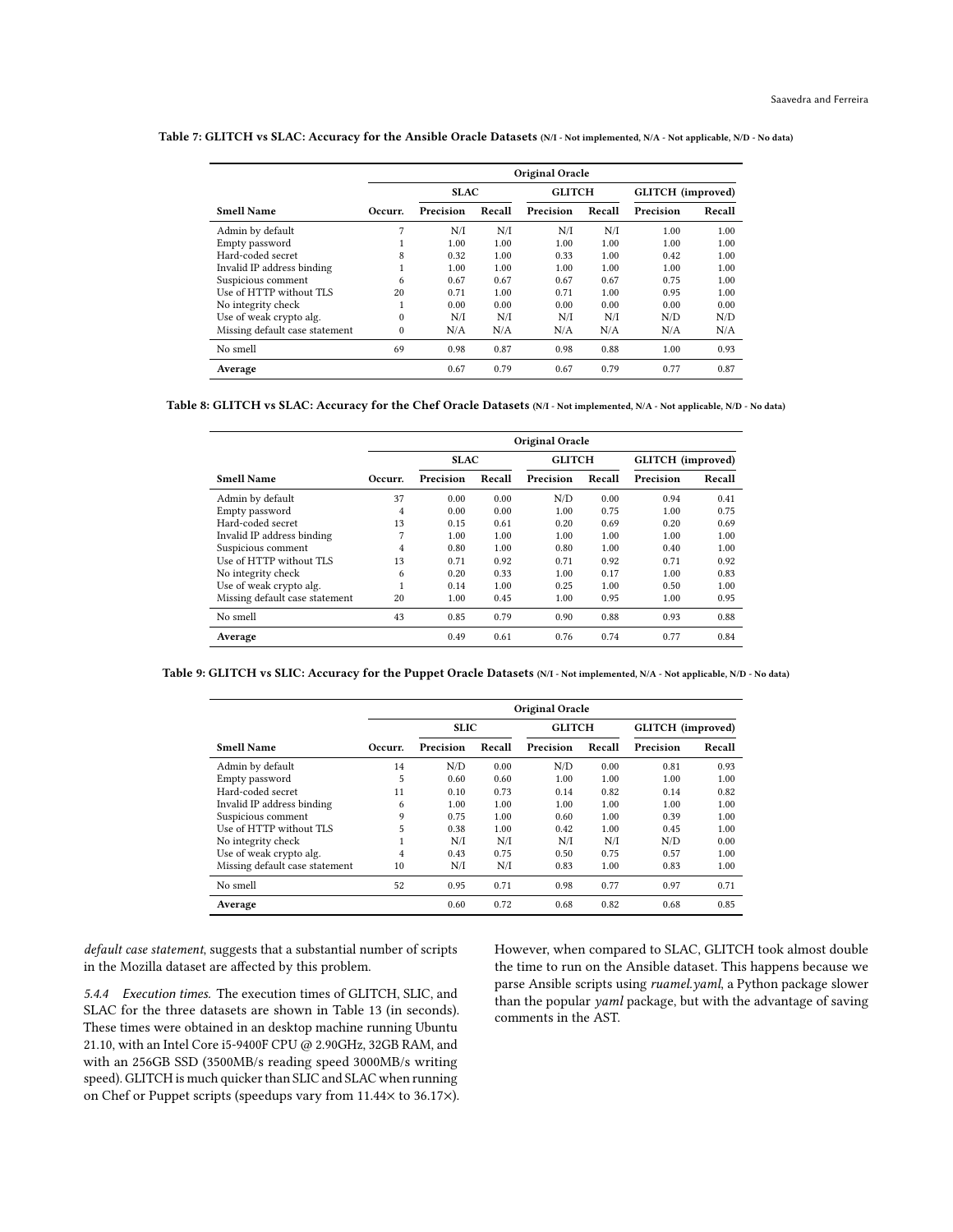<span id="page-8-0"></span>GLITCH: an Intermediate-Representation-Based Security Analysis for Infrastructure as Code Scripts

|                                |             |               |             |               | Puppet      |               |             |               |             |               |             |               |  |  |  |
|--------------------------------|-------------|---------------|-------------|---------------|-------------|---------------|-------------|---------------|-------------|---------------|-------------|---------------|--|--|--|
|                                | Ansible     |               | Chef        |               | <b>GH</b>   |               | MOZ         |               | <b>OST</b>  |               | WIK         |               |  |  |  |
|                                | <b>SLIC</b> | <b>GLITCH</b> | <b>SLIC</b> | <b>GLITCH</b> | <b>SLIC</b> | <b>GLITCH</b> | <b>SLIC</b> | <b>GLITCH</b> | <b>SLIC</b> | <b>GLITCH</b> | <b>SLIC</b> | <b>GLITCH</b> |  |  |  |
| Admin by default               | N/I         | 9.814         | 248         | 1.659         | 34          | 1.119         | 4           | 30            | 35          | 171           | 6           | 134           |  |  |  |
| Empty password                 | 1,973       | 527           | 115         | 274           | 131         | 340           | 20          | 20            | 24          | 127           | 36          | 66            |  |  |  |
| Hard-coded secret              | 47,735      | 36,379        | 15,080      | 5,970         | 5,608       | 6,168         | 394         | 531           | 1.751       | 2057          | 858         | 1092          |  |  |  |
| Invalid IP address binding     | 914         | 1.508         | 499         | 501           | 179         | 96            | 20          | 26            | 90          | 45            | 41          | 18            |  |  |  |
| Suspicious comment             | 10.498      | 8.493         | 2,263       | 3.796         | 868         | 1.785         | 202         | 281           | 309         | 956           | 343         | 604           |  |  |  |
| Use of HTTP without TLS        | 4,812       | 2,830         | 2,507       | 2.046         | 934         | 702           | 52          | 29            | 453         | 163           | 164         | 111           |  |  |  |
| No integrity check             | 1,146       | 487           | 1,662       | 28            | N/I         | 7             | N/I         | $\mathbf{0}$  | N/I         | $\mathbf{0}$  | N/I         | $\Omega$      |  |  |  |
| Use of weak crypto alg.        | N/I         | 1.377         | 76          | 114           | 227         | 106           | 48          | 28            | 27          | 16            | 26          | 21            |  |  |  |
| Missing default case statement | N/A         | N/A           | 702         | 1,712         | N/I         | 527           | N/I         | 204           | N/I         | 36            | N/I         | 83            |  |  |  |
| Combined                       | 67.078      | 61.415        | 23.152      | 16,100        | 7.981       | 10.850        | 740         | 1.149         | 2.689       | 3.571         | 1.474       | 2.129         |  |  |  |

Table 10: Smell Occurrences. (N/I - Not implemented, N/A - Not applicable, N/D - No data)

Table 11: Smell density (per KLOC). (N/I - Not implemented, N/A - Not applicable, N/D - No data)

<span id="page-8-1"></span>

|                                |             |               |             |               | Puppet      |               |             |               |             |               |             |               |  |
|--------------------------------|-------------|---------------|-------------|---------------|-------------|---------------|-------------|---------------|-------------|---------------|-------------|---------------|--|
|                                |             | Ansible       | Chef        |               |             | <b>GH</b>     |             | MOZ           |             | <b>OST</b>    |             | WIK           |  |
|                                | <b>SLIC</b> | <b>GLITCH</b> | <b>SLIC</b> | <b>GLITCH</b> | <b>SLIC</b> | <b>GLITCH</b> | <b>SLIC</b> | <b>GLITCH</b> | <b>SLIC</b> | <b>GLITCH</b> | <b>SLIC</b> | <b>GLITCH</b> |  |
| Admin by default               | N/I         | 1.89          | 0.04        | 0.27          | 0.06        | 1,97          | 0.06        | 0.45          | 0.16        | 0.78          | 0.04        | 0.99          |  |
| Empty password                 | 0.38        | 0.10          | 0.02        | 0.05          | 0.21        | 0.56          | 0.30        | 0.30          | 0.11        | 0.58          | 0.27        | 0.49          |  |
| Hard-coded secret              | 9.21        | 7.02          | 2.48        | 0.98          | 9.19        | 10.11         | 5.94        | 8.00          | 8.04        | 9.44          | 6.35        | 8.08          |  |
| Invalid IP address binding     | 0.18        | 0.29          | 0.08        | 0.08          | 0.29        | 0.16          | 0.30        | 0.39          | 0.41        | 0.21          | 0.30        | 0.13          |  |
| Suspicious comment             | 2.03        | 1.64          | 0.37        | 0.63          | 1.42        | 2.93          | 3.04        | 4.23          | 1.42        | 4.39          | 2.54        | 4.47          |  |
| Use of HTTP without TLS        | 0.93        | 0.55          | 0.41        | 0.34          | 1.53        | 1.15          | 0.78        | 0.44          | 2.08        | 0.75          | 1.21        | 0.82          |  |
| No integrity check             | 0.22        | 0.09          | 0.27        | 0.005         | N/I         | 0.01          | N/I         | 0.00          | N/I         | 0.00          | N/I         | 0.00          |  |
| Use of weak crypto alg.        | N/I         | 0.27          | 0.01        | 0.02          | 0.37        | 0.17          | 0.72        | 0.42          | 0.12        | 0.07          | 0.19        | 0.16          |  |
| Missing default case statement | N/A         | N/A           | 0.12        | 0.28          | N/I         | 0.86          | N/I         | 3.07          | N/I         | 0.17          | N/I         | 0.61          |  |
| Combined                       | 12.95       | 11.86         | 3.8         | 2.66          | 13.07       | 17.92         | 11.14       | 17.3          | 12.34       | 16.39         | 10.90       | 15.75         |  |

Table 12: Proportion of Scripts (Script%) with at Least One Smell. (N/I - Not implemented, N/A - Not applicable, N/D - No data)

<span id="page-8-2"></span>

|                                |             |               |             |               | Puppet      |               |             |               |             |               |             |               |
|--------------------------------|-------------|---------------|-------------|---------------|-------------|---------------|-------------|---------------|-------------|---------------|-------------|---------------|
|                                | Ansible     |               | Chef        |               |             | <b>GH</b>     |             | MOZ           |             | <b>OST</b>    |             | <b>WIK</b>    |
|                                | <b>SLIC</b> | <b>GLITCH</b> | <b>SLIC</b> | <b>GLITCH</b> | <b>SLIC</b> | <b>GLITCH</b> | <b>SLIC</b> | <b>GLITCH</b> | <b>SLIC</b> | <b>GLITCH</b> | <b>SLIC</b> | <b>GLITCH</b> |
| Admin by default               | N/I         | 5.5           | 0.2         | 1.6           | 0.3         | 3.6           | 0.2         | 1.5           | 1.1         | 5.1           | 0.2         | 3.9           |
| Empty password                 | 0.8         | 0.3           | 0.2         | 0.3           | 1.1         | 2.5           | 0.6         | 0.9           | 0.7         | 3.5           | 0.4         | 1.1           |
| Hard-coded secret              | 18.3        | 12.1          | 7.7         | 4.4           | 18.2        | 20.6          | 9.9         | 12.1          | 24.6        | 30.7          | 17.0        | 19.0          |
| Invalid IP address binding     | 0.7         | 0.4           | 0.5         | 0.4           | 1.4         | 0.7           | 0.7         | 0.6           | 2.8         | 1.4           | 1.4         | 0.6           |
| Suspicious comment             | 5.4         | 4.5           | 2.6         | 3.3           | 5.3         | 8.8           | 8.6         | 10.8          | 7.0         | 13.3          | 9.1         | 13.7          |
| Use of HTTP without TLS        | 2.3         | 1.4           | 1.8         | 1.6           | 5.1         | 3.7           | 1.5         | 0.7           | 8.2         | 3.1           | 3.9         | 2.5           |
| No integrity check             | 0.8         | 0.3           | 1.4         | 0.04          | N/I         | 0.1           | N/I         | 0.0           | N/I         | 0.0           | N/I         | 0.0           |
| Use of weak crypto alg.        | N/I         | 0.5           | 0.1         | 0.1           | 1.6         | 0.8           | 1.4         | 0.4           | 0.8         | 0.5           | 0.5         | 0.4           |
| Missing default case statement | N/A         | N/A           | 0.9         | 1.9           | N/I         | 2.9           | N/I         | 9.5           | N/I         | 1.0           | N/I         | 1.8           |
| Combined                       | 23.8        | 16.6          | 11.4        | 8.8           | 25.5        | 29.5          | 18.0        | 26.8          | 32.5        | 39.5          | 26.8        | 31.4          |

#### Table 13: Execution times (seconds).

<span id="page-8-3"></span>

|                                   |            |                 | Puppet      |          |           |           |
|-----------------------------------|------------|-----------------|-------------|----------|-----------|-----------|
| Tool                              | Ansible    | Chef            | GН          | MOZ      | OST       | WIK       |
| <b>SLIC/SLAC</b><br><b>GLITCH</b> | 388<br>779 | 35.580<br>3.110 | 1.180<br>40 | 217<br>6 | 405<br>14 | 386<br>12 |
| Speedup                           | 0.50       | 11.44           | 29.50       | 36.17    | 28.93     | 31.17     |

# 6 DISCUSSION

In this section, we answer the research questions listed in Section [5.1,](#page-3-12) we discuss the practical implications of our findings, and we outline potential threats to the validity of our work.

#### 6.1 Answers to Research Questions

Given the findings reported in the previous section, we answer the research questions posed in Section [5.1](#page-3-12) as follows:

Answer to RQ1 [Abstraction]. Can our intermediate representation model IaC scripts and support automated detection of security smells? Yes. We demonstrate that our intermediate representation can model scripts written in different IaC technologies, with our current implementation supporting Ansible, Chef, and Puppet. We also define and implement nine rules that operate on the intermediate representation and that can be used to detect security smells. New rules can be easily created and existing rules can be easily changed. We evaluate our implementation with three large datasets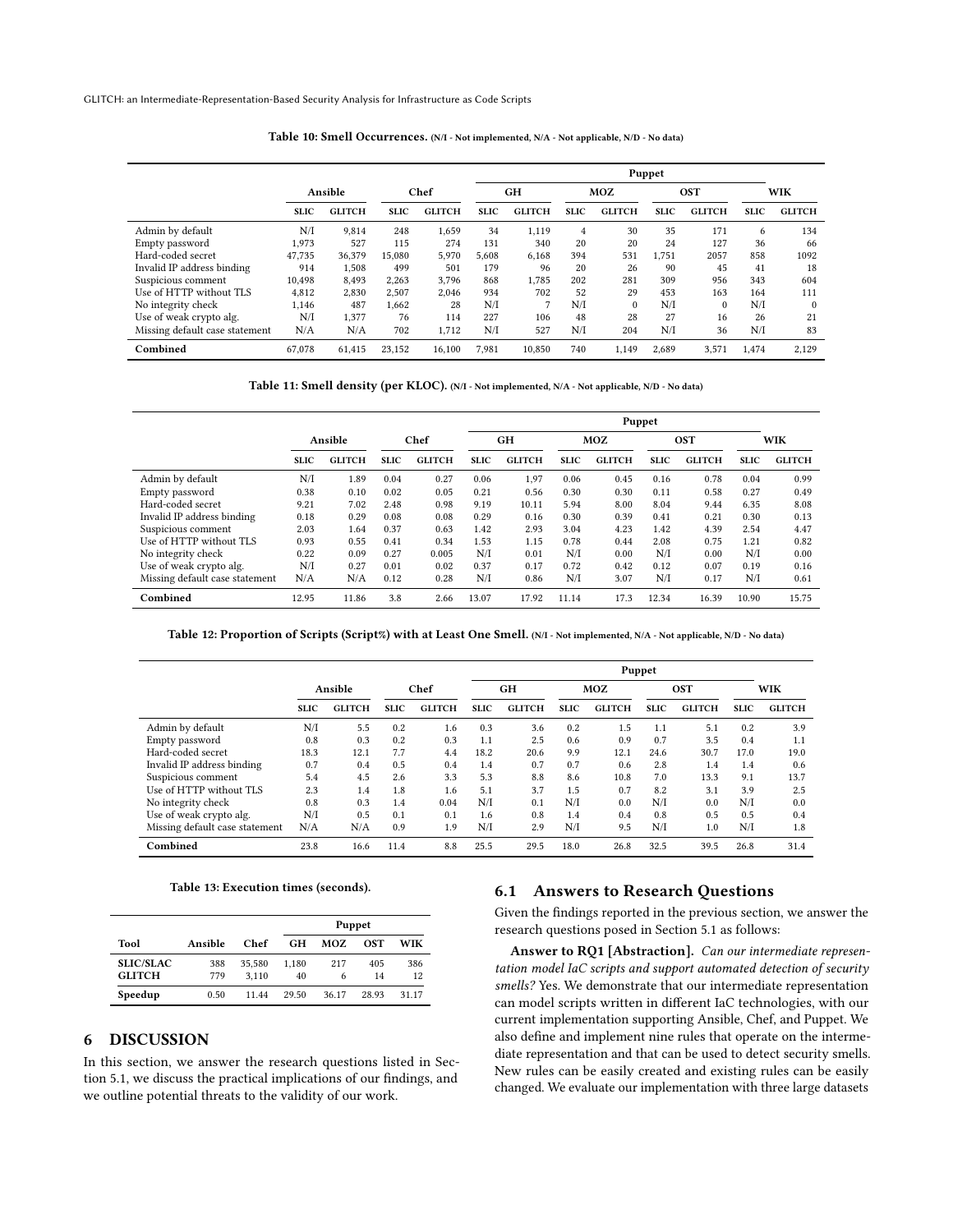containing 196,756 IaC scripts and 12,281,383 LOC. This strongly suggests that the intermediate representation is robust enough to support a large variety of IaC scripts.

Answer to RQ2 [Accuracy and Performance]. How does GLITCH compare with existing state-of-art tools for detecting security smells in terms of accuracy and performance? As shown in Tables [7,](#page-7-0) [8,](#page-7-1) and [9,](#page-7-2) the average precision and recall values of GLITCH are substantially better than the average precision and recall values of SLIC and SLAC. For Puppet, average precision improved by 8% and average recall improved by 13%. For Ansible, average precision improved by 10% and average recall improved by 12%. For Chef, average precision improved by 28% and average recall improved by 23%. In terms of performance, as Table [13](#page-8-3) shows, GLITCH is much faster analyzing Chef and Puppet scripts than tools such as SLIC or SLAC (speedups vary from 11.44× to 36.17×). For Ansible, GLITCH is almost twice as slower than SLAC, but it can still analyze IaC scripts in a reasonable amount of time (e.g., it took us around 12 minutes to analyze more than 5M LOC).

Answer to RQ3 [Frequency]. How frequently do security smells occur in IaC scripts? All categories of security smells are identified across all datasets considered in this work. For Ansible, GLITCH detects at least one of the eight identified security smells in 16.6% of the total scripts. For Chef, it detects at least one of the nine identified security smells in 8.8% of the total scripts. For Puppet, in the GitHub, Mozilla, OpenStack, and Wikimedia datasets, GLITCH detects at least one of the nine identified security smells in, respectively, 29.5%, 26.8%, 39.5%, and 31.4% of the total scripts.

In general, the most dominant security smell is Hard-coded secret, followed by Suspicious comment. Given that the precision values for these smells tend to be the lowest (see Section [5.3\)](#page-5-1), this suggests that many of these are false positives. For Ansible, the second most dominant smell is Admin by default (5.5%). For Chef and for the Mozilla dataset of Puppet scripts, the third most dominant smell is Missing default case statement (1.9% and 9.5%). Since the accuracy of GLITCH for these smells is high, this suggests that there is a substantial number of Ansible and Chef scripts that are affected by these problems.

#### 6.2 Practical Implications and Challenges

The main practical implication of this work is that it is now possible to implement new rules to detect code smells that can be immediately applied to a variety of IaC technologies. Some of the rules currently implemented have very high precision and recall, and have been used to identify a considerable number of smells in our study. This suggests that IaC practitioners can benefit if they focus first on smells of those specific categories (e.g., Admin by default and Missing default case statement). Also, during the development of this work it became clear that there are no open replication packages that IaC researchers and practitioners can use. Therefore, we constructed a new open-source replication package that can be used by the community.

We identify three main challenges: (1) Quality. This challenge is about increasing the precision and recall of GLITCH. For example, the definitions of some rules (e.g., those that use many keywords) still report a considerable number of false positives (e.g. Hard-coded secret). Future work should be invested in improving

the quality of the rules that GLITCH implements. Addressing this challenge is perhaps an important step toward real-life adoption of GLITCH. (2) Scope. This challenge is about extending GLITCH to support more IaC technologies and to detect more vulnerabilities. For example, it would be interesting to extend GLITCH to support Terraform and to support the detection of faults regarding ordering violations [\[27\]](#page-10-20) or intra-update sniping vulnerabilities [\[10\]](#page-10-21). (3) Development process. This challenge is about integrating these tools into the development process, thus contributing to real-life adoption. The following could bring added value: integration with continuous integration (CI) processes (e.g., GitHub actions), integration with popular IDEs, interactive reports (e.g., highlight vulnerable code), and explainable warnings. Since GLITCH is much faster than other state-of-the-art tools for analyzing Chef and Puppet scripts, it becomes more appealing to integrate GLITCH as part of a CI workflow [\[8\]](#page-10-27).

#### 6.3 Threats to Validity

A threat to conclusion validity is that the identification of security smells in the oracle datasets are susceptible to the subjectivity of the raters. We mitigated this by using three raters, with two of them not being authors of the paper and with experience in IaC technologies and/or cybersecurity. Also, we only kept the classifications where at least two raters agreed.

A threat to internal validity is that, due to the complexity and generality of GLITCH, there may exist implementation bugs in the codebase. We extensively tested the tool to mitigate this risk. Furthermore, all our code and datasets are publicly available for other researchers and potential users to check the validity of the results. Finally, the detection accuracy of GLITCH depends on the rules that we have provided in Table [3.](#page-4-0) These rules are heuristicdriven and can result in false positives and false negatives.

A threat to external validity is that, since we focus on Ansible, Chef, and Puppet scripts, our findings may not be generalizable to other IaC technologies. Moreover, in its current form, our internal representation might not be rich enough to detect other categories of security smells not considered in this paper. We mitigated this risk by ensuring that the concepts modeled by the intermediate representation are as general as possible and by choosing to demonstrate its validity using three different IaC technologies that, as shown in Table [1,](#page-1-1) have different characteristics (procedural vs declarative, different configuration setup, etc.). Also, the classification of security smells used is subject to practitioner interpretation and their relevance may vary from one practitioner to another. To mitigate this, we followed classifications established by previous work [\[18,](#page-10-0) [19\]](#page-10-5). Finally, all the datasets used in our work are from open-source projects and not from proprietary sources.

#### 7 CONCLUSION

This paper presents GLITCH, a new technology-agnostic framework that allows polyglot security smell detection in IaC scripts, by transforming them into a new intermediate representation on which different security smell detectors can be defined. GLITCH currently supports the detection of nine different security smells and it can analyze scripts written in Puppet, Ansible, or Chef. Our evaluation not only shows that GLITCH can reduce the effort of